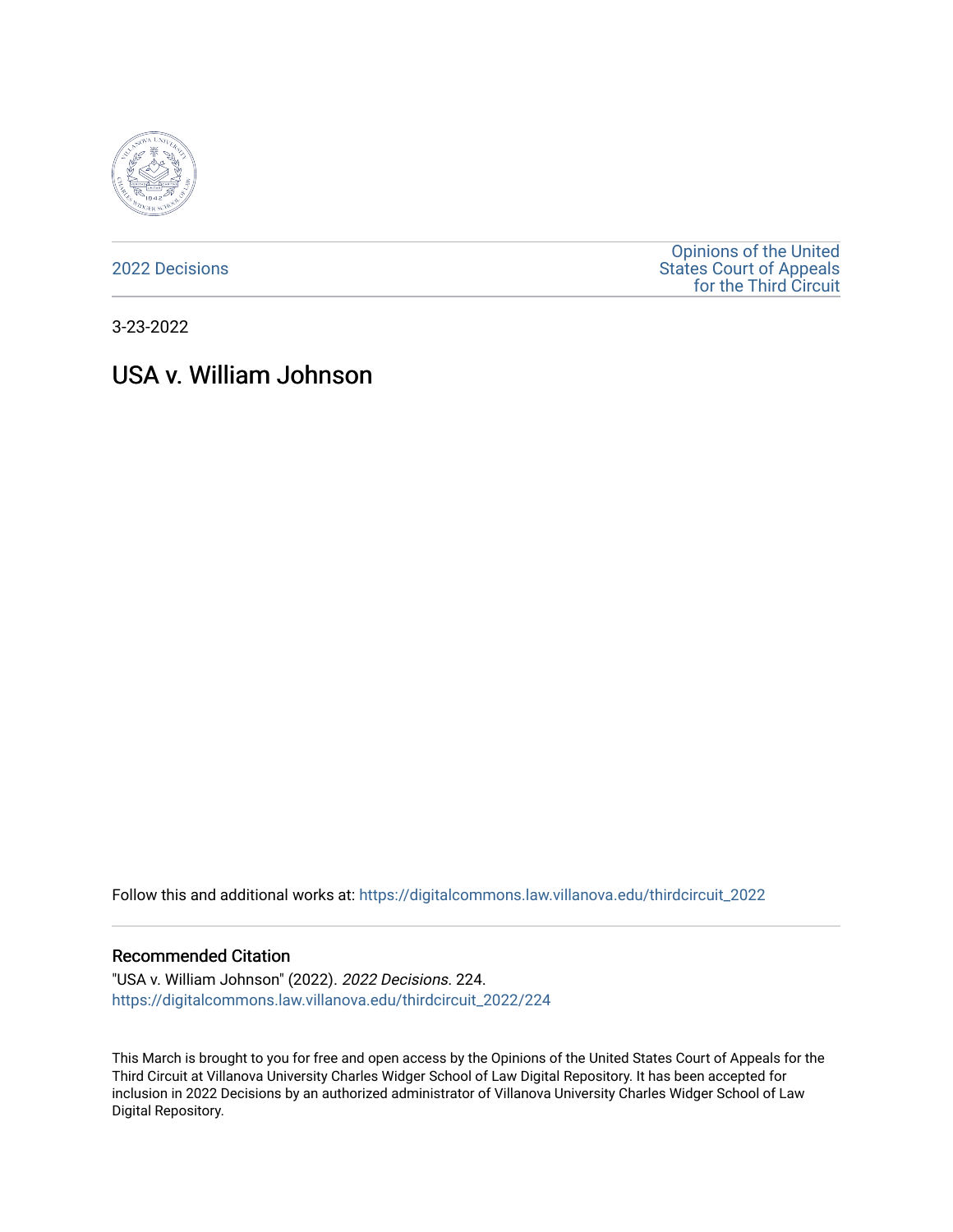#### **NOT PRECEDENTIAL**

# UNITED STATES COURT OF APPEALS FOR THE THIRD CIRCUIT

\_\_\_\_\_\_\_\_\_\_\_\_

# No. 21-1322 \_\_\_\_\_\_\_\_\_\_\_\_

# UNITED STATES OF AMERICA

v.

WILLIAM JOHNSON, Appellant.

\_\_\_\_\_\_\_\_\_\_\_\_

On Appeal from the United States District Court For the Eastern District of Pennsylvania (D.C. No. 2:19-cr-00606-001) District Court Judge: Honorable Harvey Bartle III \_\_\_\_\_\_\_\_\_\_\_\_

Submitted Pursuant to Third Circuit L.A.R. 34.1(a) January 19, 2022

\_\_\_\_\_\_\_\_\_\_\_\_

BEFORE: JORDAN, RESTREPO and PORTER, *Circuit Judges*

(Filed: March 23, 2022)

\_\_\_\_\_\_\_\_\_\_\_\_

OPINION\* \_\_\_\_\_\_\_\_\_\_\_\_

<sup>\*</sup> This disposition is not an opinion of the full Court and pursuant to I.O.P. 5.7 does not constitute binding precedent.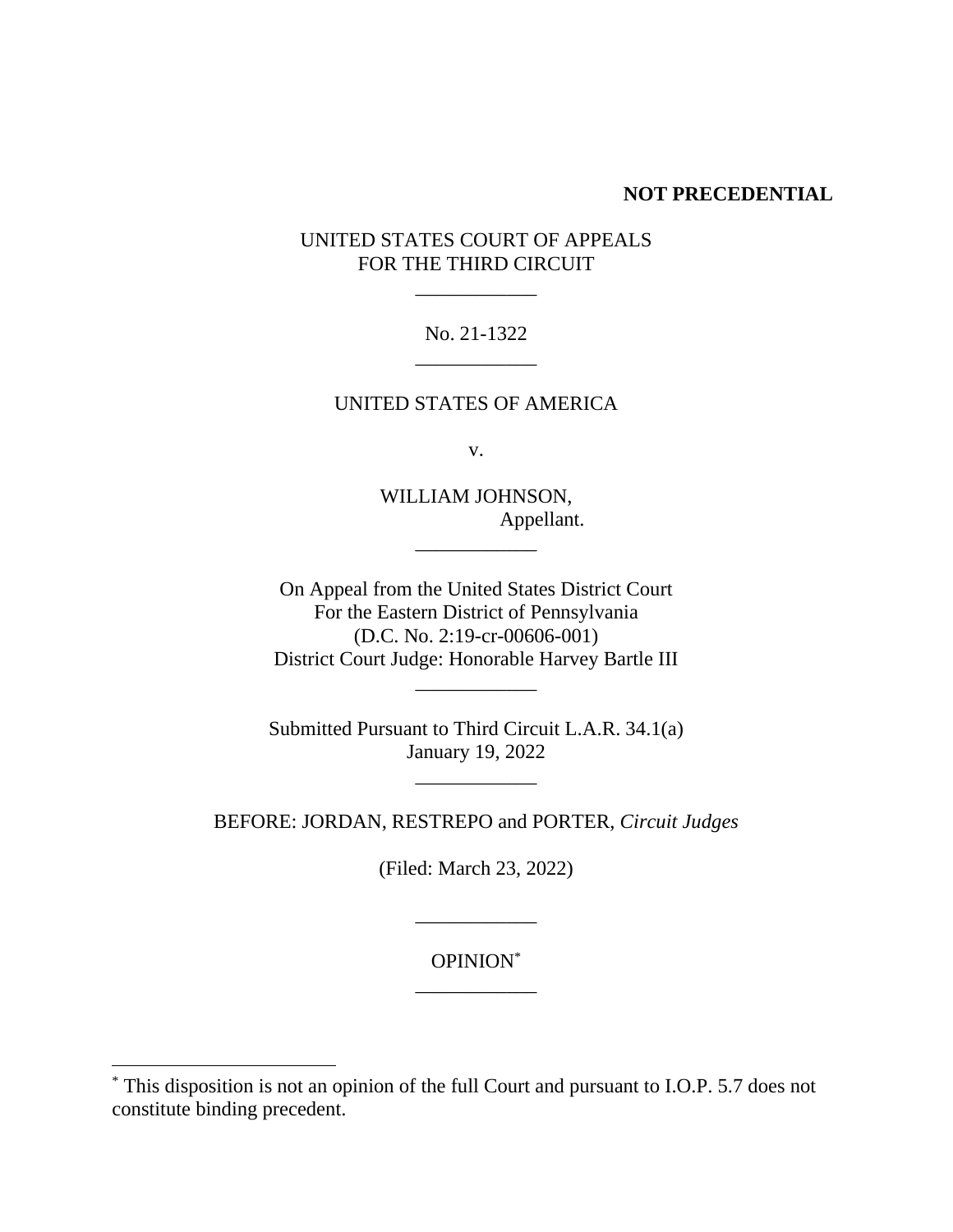#### RESTREPO, *Circuit Judge*

Following a jury trial, appellant William Johnson was convicted of possessing a firearm as a convicted felon in violation of 18 U.S.C.  $\S 922(g)(1)$ . During his trial, the District Court denied Johnson's request to cross-examine the arresting officer about two prior incidents of untruthfulness, citing Federal Rule of Evidence 403. The District Court subsequently denied Johnson's motion for a new trial, and he appealed to this Court. For the reasons that follow, we will affirm the District Court's rulings and Johnson's conviction.

#### **I. Facts and Procedural History**

On September 2, 2019, at approximately 6:30 pm, four Philadelphia Police Officers responded to a 911 call about a man with a gun and found Johnson and another man outside at the reported location. As two officers exited their patrol cars and approached the men, Johnson grabbed his waistband and fled. The two officers pursued him on foot, while another officer and Officer Matthew Lally followed in their cars. Officer Lally left the three pursuing officers and blocked Johnson from using a shortcut through a vacant lot. Johnson was cornered by Officer Lally and the trailing officers, and he pulled a handgun from his waistband and tossed it. Only Officer Lally saw Johnson throw the gun. Officer Lally then detained Johnson and collected the gun, which another officer took into evidence.

A grand jury in the Eastern District of Pennsylvania indicted and charged Johnson with one count of possessing a firearm as a convicted felon, a violation of 18 U.S.C. §

2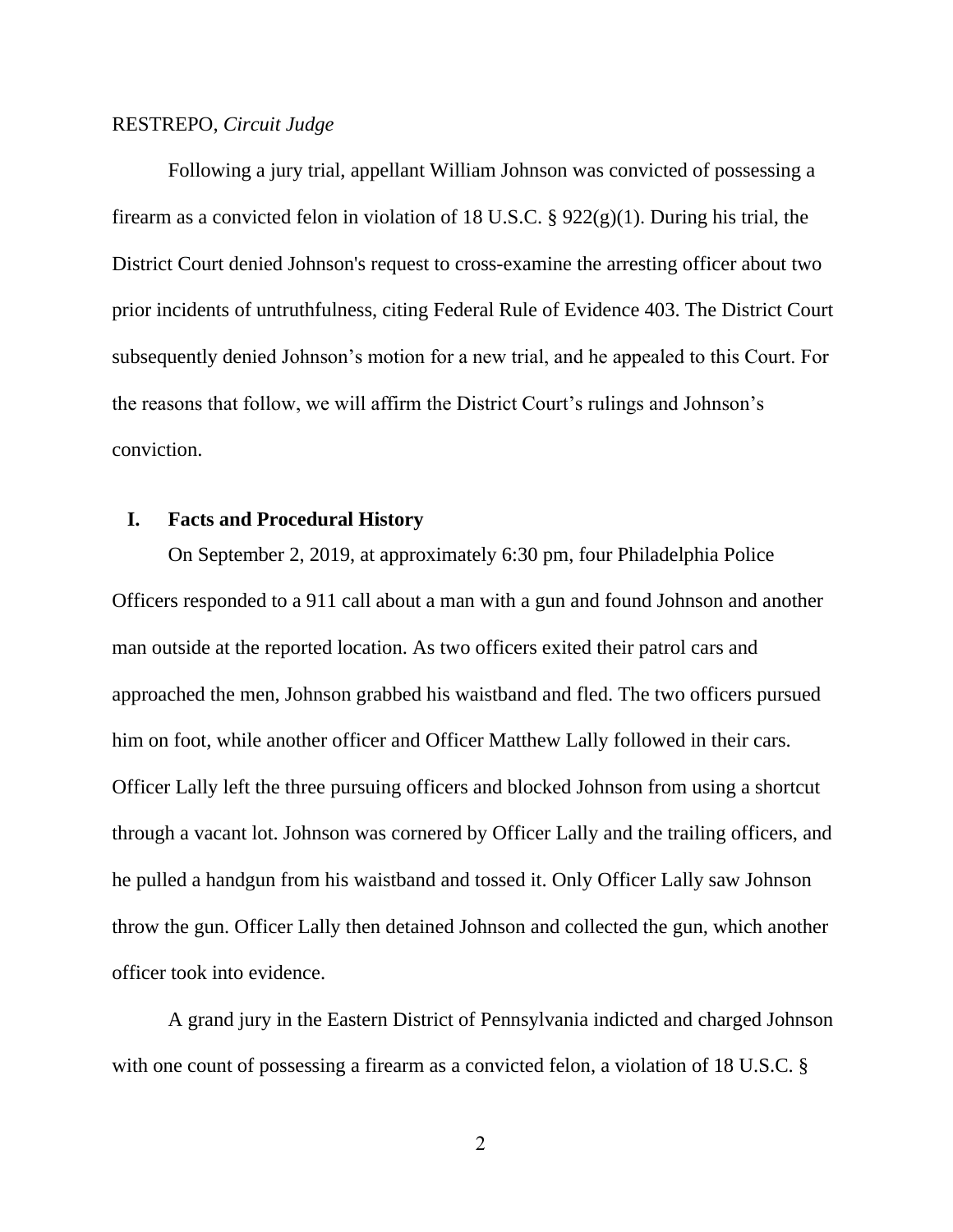$922(g)(1)$ . After his first trial ended in a mistrial, Johnson successfully moved to proceed pro se for his second trial. He sought to cross-examine Officer Lally about two prior investigations conducted by the Internal Affairs Division ("IAD") of the Philadelphia Police Department, both involving alleged untruthfulness by Officer Lally. The first incident occurred in 2012, when Officer Lally stated in an interview with the IAD that he did not search a suspect's residence. After an investigation, IAD determined that he conducted an improper search and issued him a written reprimand. In 2020, the IAD found that Officer Lally had violated Philadelphia Police Department Policy by failing to notify his superiors that he attended court proceedings where he was not a necessary witness. IAD determined that Officer Lally received 36.5 hours of unauthorized overtime for attending these proceedings.

The District Court denied Johnson's request to cross-examine Officer Lally about the IAD investigations. The court first ruled that Federal Rule of Evidence 608(b) prevented Johnson from introducing extrinsic evidence or eliciting the findings of the IAD investigations, which limited the potential scope of the cross-examination to asking Officer Lally about his actions. The court then ruled that the potential for misleading the jury, confusing the issues, and unfairly prejudicing the government outweighed the sought testimony's probative value under Rule 403. Johnson was convicted and sentenced to 180 months in prison. He subsequently filed a motion for a new trial under Federal Rule of Criminal Procedure 33, arguing that denying him the ability to crossexamine Officer Lally about the IAD investigations violated his right to confrontation under the Sixth Amendment. The District Court denied this motion, ruling again that the

3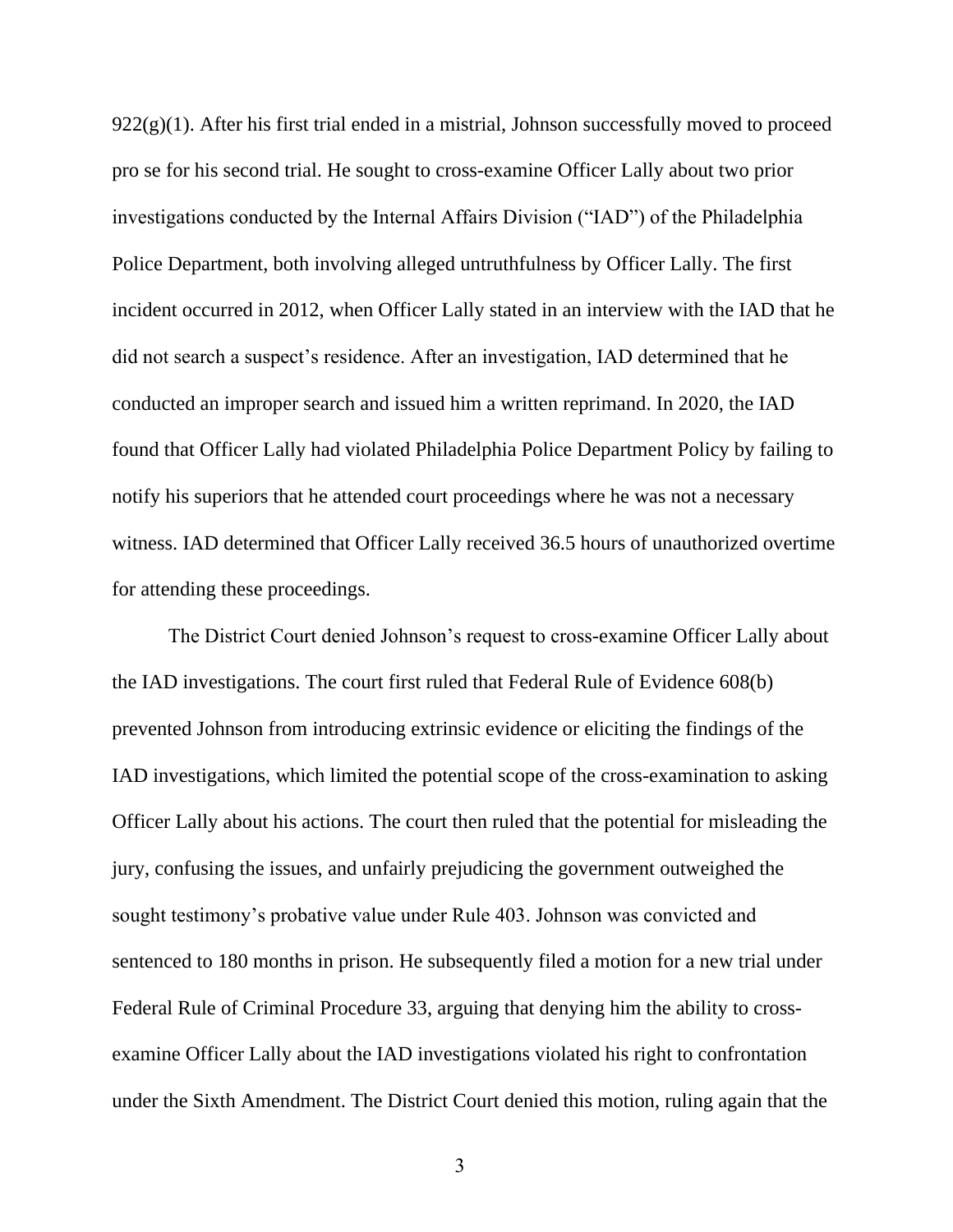potential for prejudice and confusing the jury outweighed the minimal probative value of the cross-examination. Johnson timely appealed to this Court.

# **II. Legal Standard**

The District Court had jurisdiction pursuant to 18 U.S.C. § 3231, and we have jurisdiction pursuant to 28 U.S.C. § 1291. We review the District Court's ruling regarding the admissibility of evidence for abuse of discretion. *United States v. Green*, 617 F.3d 233, 239 (3d Cir. 2010) (citations omitted). A district court abuses its discretion only if its ruling is "arbitrary, fanciful or clearly unreasonable"—where "no reasonable person would adopt the district court's view." *United States v. Starnes*, 583 F.3d 196, 214 (3d Cir. 2009). We afford the District Court "broad discretion" to determine the admissibility of evidence under Rule 403. *United States v. Balter*, 91 F.3d 427, 442 (3d Cir. 1996); *United States v. Guerrero*, 803 F.2d 783, 785 (3d Cir. 1986) ("[T]he Rule 403 standard is inexact, requiring . . . considerable deference on the part of the reviewing court to the hands-on judgment of the trial judge.").

#### **III. Discussion**

We hold that the District Court did not abuse its discretion and did not violate Johnson's Sixth Amendment rights by denying his request to cross-examine Officer Lally about the IAD investigations.

# **A. The District Court Did Not Abuse Its Discretion.**

The District Court acted well within its discretion in limiting the scope of Officer Lally's cross-examination. Federal Rule of Evidence 608(b) allows prior acts to "be

4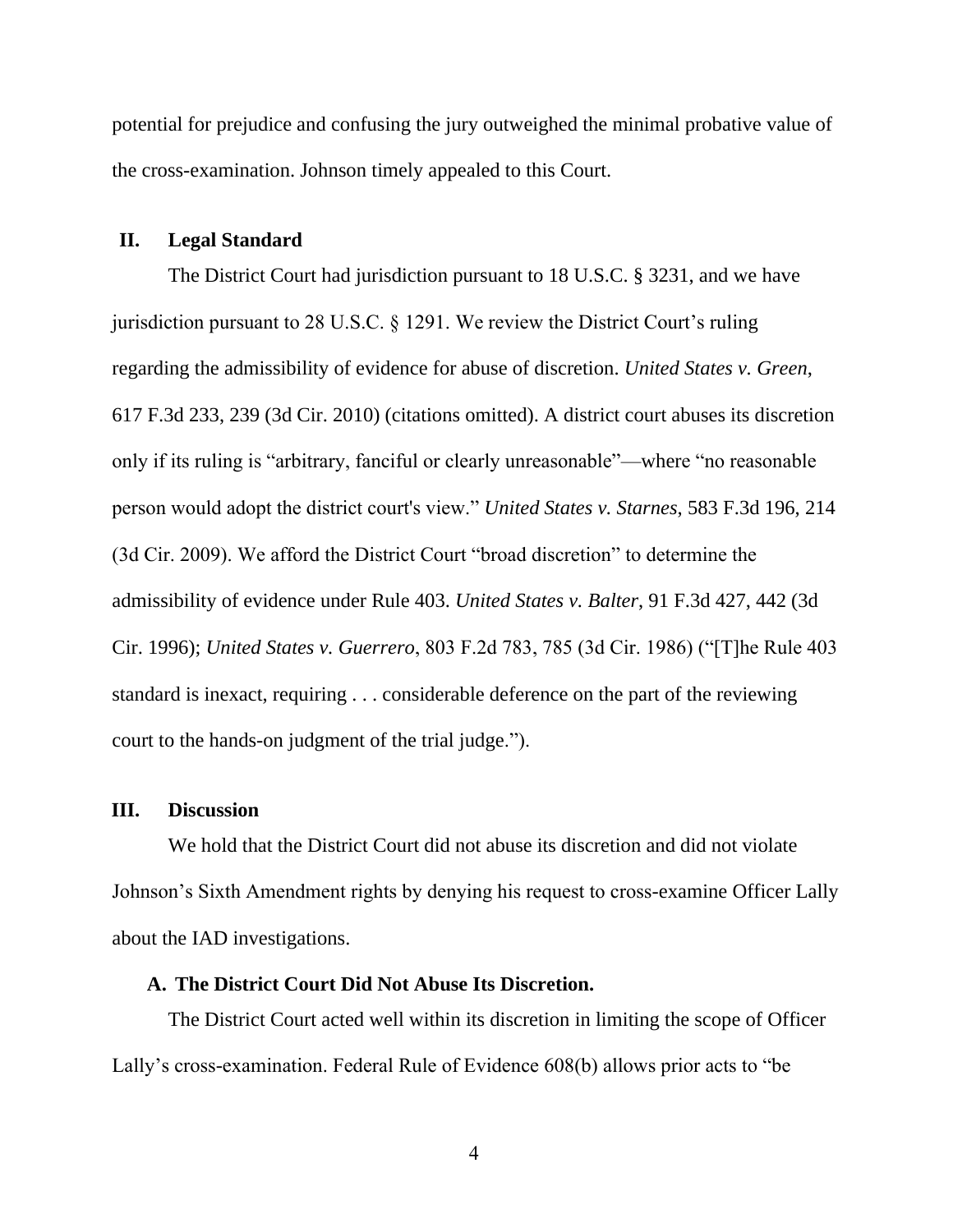inquired into on cross-examination, at the discretion of the court, if they are probative of a witness's truthfulness or untruthfulness." *United States v. Davis*, 183 F.3d 231, 257 (3d Cir. 1999). However, "extrinsic evidence is not admissible to prove specific instances of a witness's conduct." *United States v. Georgiou*, 777 F.3d 125, 144 (3d Cir. 2015)

(quoting Fed. R. Evid.  $608(b)$ ).<sup>1</sup> We therefore agree with the District Court that, under

Rule 608(b), Johnson's questions to Officer Lally about the IAD investigations would

have been limited to asking about his actions and whether he lied. If Officer Lally denied

being untruthful, Rule 608(b) prohibited Johnson from asking questions about the

consequences and findings of the IAD investigations. *Id.* at 145.<sup>2</sup>

The District Court was reasonable to deny Johnson this limited cross-examination under Federal Rule of Evidence 403.<sup>3</sup> First, the court's finding that the sought testimony had little probative value is sound. The 2012 investigation "offers little insight into

Fed. R. Evid. 608(b).

 $<sup>1</sup>$  Rule 608(b) provides:</sup>

Except for a criminal conviction under Rule 609, extrinsic evidence is not admissible to prove specific instances of a witness's conduct in order to attack or support the witness's character for truthfulness. But the court may, on crossexamination, allow them to be inquired into if they are probative of the character for truthfulness or untruthfulness of [the witness].

<sup>2</sup> *See Davis*, 183 F.3d at 257 n.12 (holding that the government could not cross-examine a police officer about the findings of IAD investigations and his subsequent suspension under Rule 608(b) because these facts were impermissible extrinsic evidence).

<sup>&</sup>lt;sup>3</sup> Rule 403 provides that a court "may exclude relevant evidence if its probative value is substantially outweighed by a danger of . . . unfair prejudice, confusing the issues, misleading the jury, undue delay, wasting time, or needlessly presenting cumulative evidence." Fed. R. Evid. 403.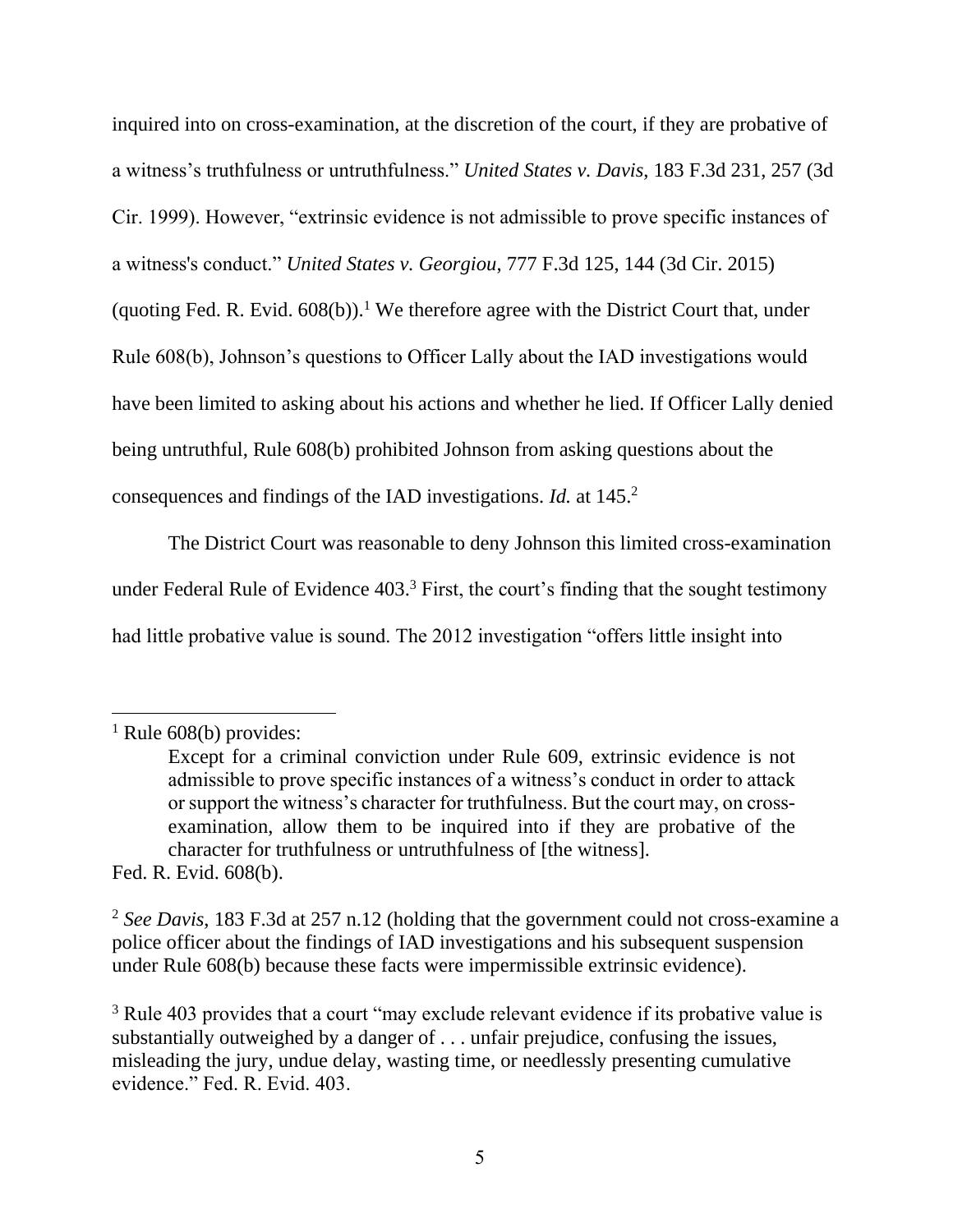[Officer Lally's] character for truthfulness" because it occurred more than seven years earlier and involved different circumstances. App. 12. The 2020 incident was not relevant because it was unclear "whether this infraction was an intentional violation of police directives and whether the infraction involved a lack of truthfulness." *Id.* Further, neither investigation involved untruthfulness about the actions of a criminal suspect. The District Court reasonably concluded that cross-examining Officer Lally about unrelated investigations into factually dissimilar matters had little probative value.<sup>4</sup>

The District Court's determination that the testimony at issue would confuse the issues and mislead the jury was also reasonable. Because Rule 608(b) prohibited Johnson from eliciting the findings or consequences of the IAD investigations, the limited possible questioning could have led to speculation and confused the jury as to why the IAD investigations were relevant. The potential for confusing issues and misleading the jury is high when a witness's prior actions are factually dissimilar to their actions in the current case and they cannot be presented to the jury with "reasonable certainty." *Johnson v. Elk Lake Sch. Dist.*, 283 F.3d 138, 156 (3d Cir. 2002).<sup>5</sup>

<sup>4</sup> *See United States v. Casoni*, 950 F.2d 893, 919 (3d Cir. 1991) (affirming district court's ruling to deny cross-examination about a witness' unrelated and factually distinct prior actions because they had little probative value and could confuse the jury).

<sup>5</sup> In *Johnson*, this Court explained:

Where a past act cannot be shown with reasonable certainty, its probative value is reduced and it may prejudice the defendant unfairly, confuse the issues, mislead the jury, and result in undue delay and wasted time—all reasons for excluding evidence under Rule 403. The same can be said of evidence of past acts that are dissimilar to the act for which the defendant is being tried; in particular, the introduction of dissimilar past acts runs the risk of confusing the issues in the trial and wasting valuable time. Also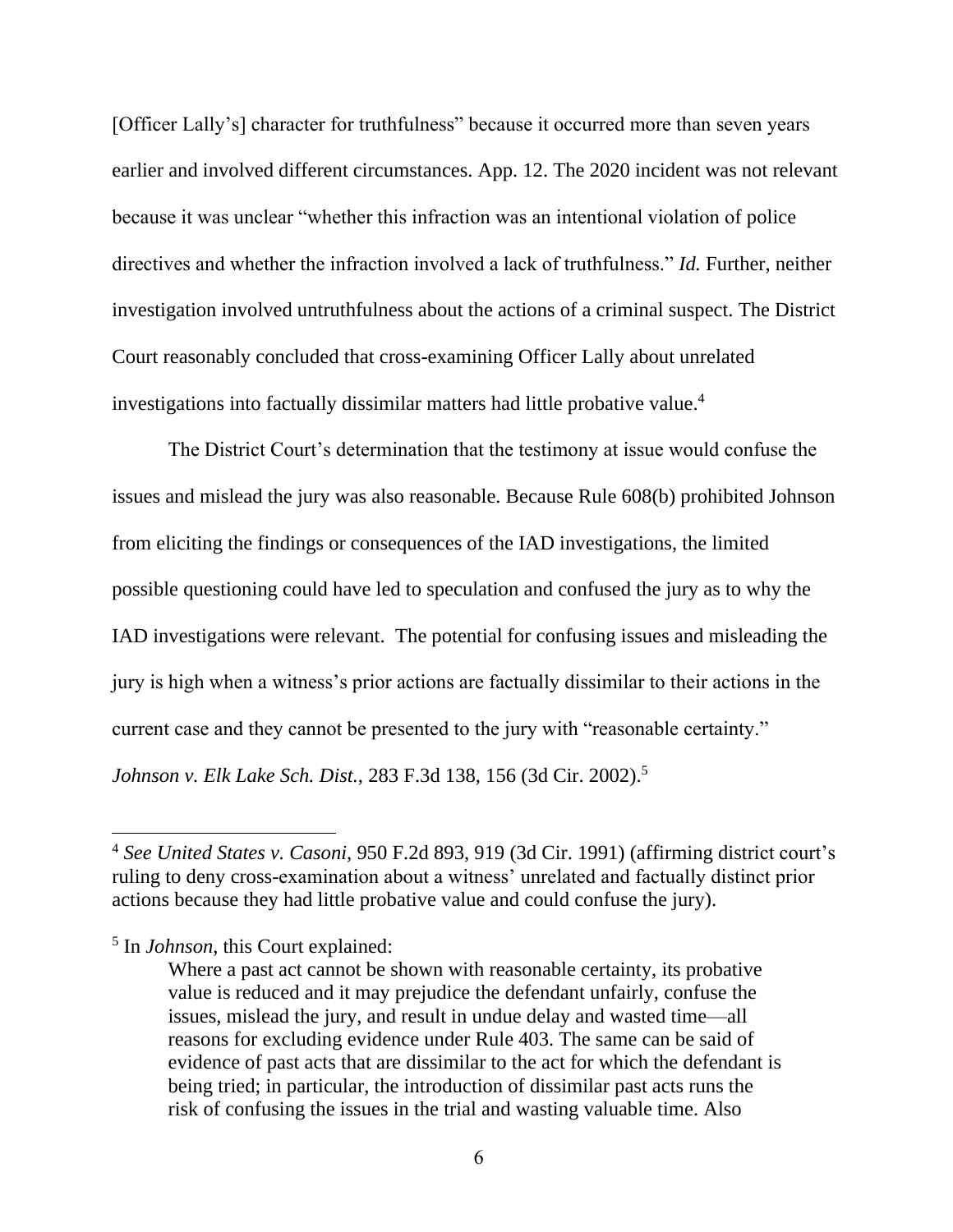Officer Lally's past actions had no factual similarity to this case because neither investigation involved him being untruthful about a criminal suspect or arrest.<sup>6</sup> Moreover, Rule 608(b) prevented Johnson from inquiring into IAD's findings, making it impossible for the jury to clearly understand these collateral matters. Johnson argues that the District Court could have eliminated the potential for confusion with a limiting instruction that directed the jury only to consider the IAD investigations in weighing Officer Lally's credibility for truthfulness. However, this instruction may not have eliminated the jury's confusion about the results of the investigations and why they were relevant to this case. Thus, we conclude that the District Court did not abuse its discretion to deny Johnson the cross-examination about the IAD investigations.<sup>7</sup>

relevant to the Rule 403 balancing analysis are . . . the closeness in time of the prior acts to the charged acts, the frequency of the prior acts, the presence or lack of intervening events, and the need for evidence beyond the testimony of the defendant and alleged victim. *Johnson*, 283 F.3d at 156 (quotations and citations omitted).

6 Johnson's reliance on *United States v. Davis*, 183 F.3d 231 (3d Cir. 1999) and *United States v. Sullivan*, 803 F.2d 87 (3d Cir. 1986) as factual comparators is unavailing. Both cases involved police officers as criminal defendants on trial for crimes related to untruthful police conduct. *See Davis*, 183 F.3d at 257; *Sullivan*, 803 F.2d at 91. Here, Officer Lally's credibility was a collateral issue and the IAD matters were of only marginal relevance to his credibility regarding Johnson's arrest.

7 Johnson also argues that the District Court is not entitled to the normal deference afforded in abuse of discretion review because the District Court failed to explain its reasoning on the record and merely performed a "bare recitation of Rule 403." *United States v. Caldwell*, 760 F.3d 267, 284 (3d Cir. 2014). The record belies this argument, however, because the District Court explained its reasoning and balanced the considerations in Rule 403 to reach its conclusion, as discussed above.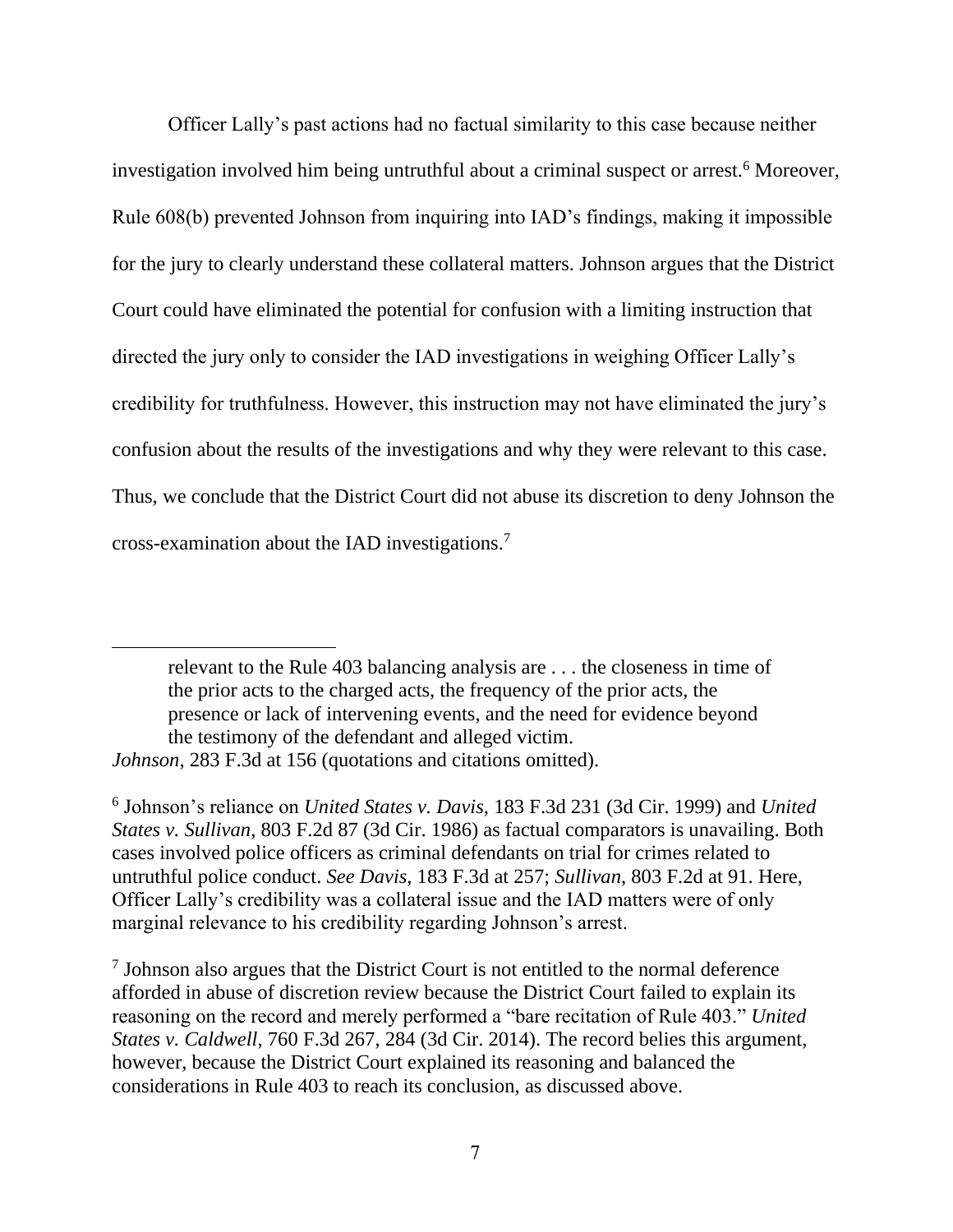#### **B. Johnson Is Not Entitled to a New Trial.**

Because we conclude that the District Court did not abuse its discretion in limiting the scope of the cross-examination, we hold it did not err in denying Johnson's motion for a new trial. Pursuant to Federal Rule of Criminal Procedure 33, a court may grant a new trial "if the interest of justice so requires." Fed. R. Crim. P. 33(a). In weighing a Rule 33 motion, the Court decides whether there exists "a serious danger that a miscarriage of justice has occurred—that is, that an innocent person has been convicted." *United States v. Silveus*, [542 F.3d 993, 1004–05](https://casetext.com/case/us-v-silveus#p1004) (3d Cir. 2008).

No miscarriage of justice occurred here because the District Court acted within its discretion to exclude the cross-examination about the IAD investigations. District courts have wide discretion in limiting cross-examination under Rule 403, and Johnson's Sixth Amendment right to confrontation was not violated by the District Court's reasoned denial of his desired cross-examination.<sup>8</sup> Further, Johnson's guilt was not based solely on Officer Lally's testimony but also on the testimony of three other officers who participated in the arrest. Therefore, Johnson's conviction is not a miscarriage of justice and does not warrant a new trial.

<sup>8</sup> The right to cross-examination in the Sixth Amendment's Confrontation Clause is subject to a district court's discretion to exclude certain matters under Rule 403. The Sixth Amendment guarantees an opportunity for cross-examination, "not crossexamination that is effective in whatever way, and to whatever extent, the defense might wish." *Delaware v. Van Arsdall*, 475 U.S. 673, 679 (1986) (citations omitted).